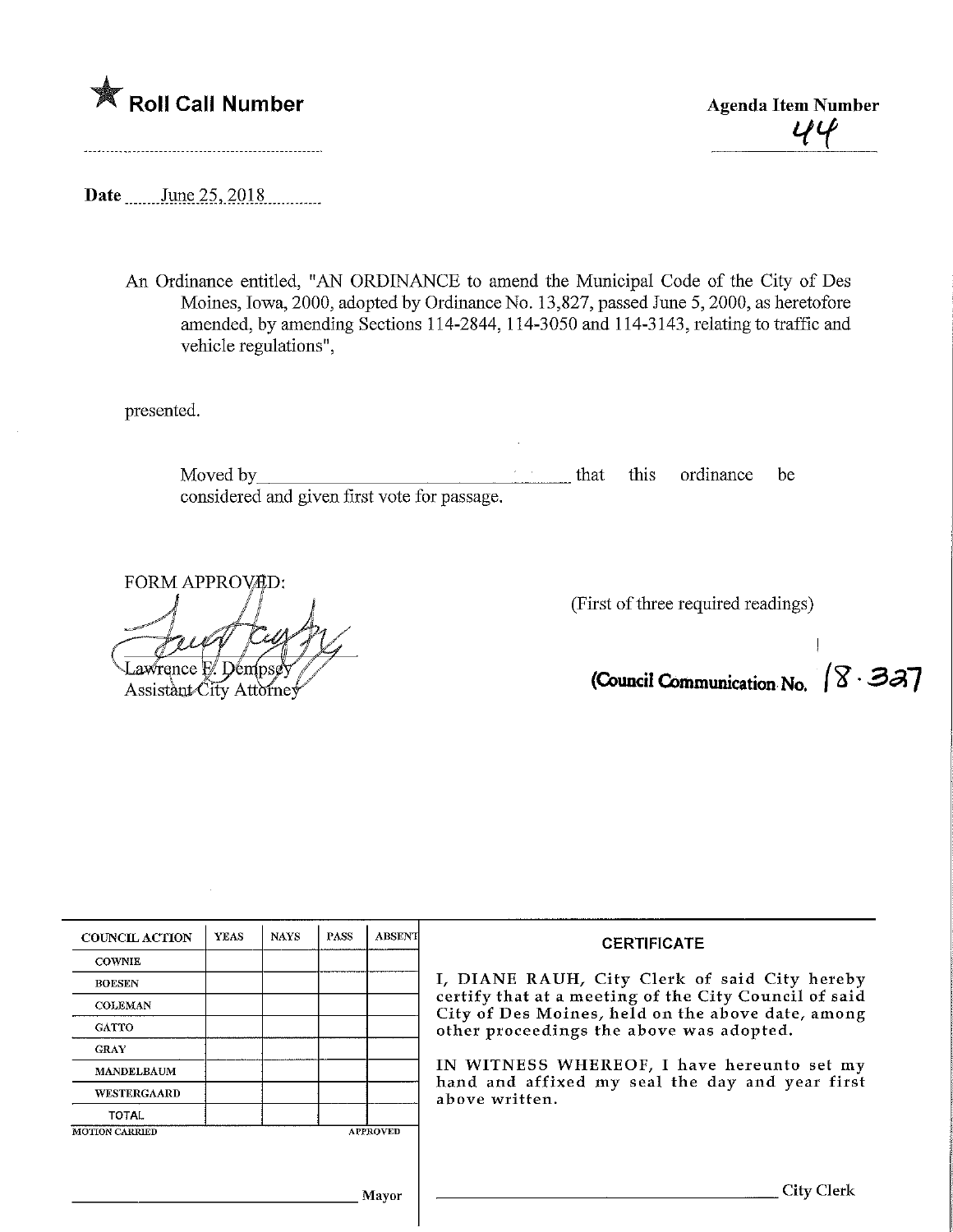## ORDINANCE NO.

AN ORDINANCE to amend the Municipal Code of the City of Des Moines, Iowa, 2000, adopted by Ordinance No. 13,827, passed June 5, 2000, as heretofore amended, by amending Sections 114-2844, 114-3050 and 114-3143, relating to traffic and vehicle regulations.

Be It Ordained by the City Council of the City of Des Moines, Iowa:

Section 1. That the Municipal Code of the City of Des Moines, Iowa, 2000, adopted by

Ordinance No. 13,827, passed June 5, 2000, as heretofore amended, is hereby amended by

amending Sections 114-2844, 114-3050 and 114-3143, relating to traffic and vehicle regulations,

as follows:

## Sec. 114-2844. Twenty-seventh Street—Terrace Road to Aurora Avenue.

Twenty-seventh Street, on the west side, from a point 195 feet north of Forest Avenue to a point 40 feet north thereof, loading zone.

Twenty-seventh Street, on both sides, from Forest Drive to Grand Avenue, no parking any time.

Twenty-seventh Street, on the west side, from Woodland Avenue to Center Street, no parking any time.

Twenty-seventh Street, on the east side, from Center Street to a point 70 feet south thereof, no parking any time.

Twenty-seventh Street, on the east side, from School Street to a point 400 feet south thereof, no parking any time.

Twenty-seventh Street, on the west side, from School Street to University Avenue, no parking any time.

Twenty seventh Street, on the west side, from a point 150 feet north of Carpenter Avenue to a point 60 feet north thereof, no parking any time.

Twenty seventh Street, on both sides, from Carpenter Avenue to a point 40 feet north thereof, no parking any time.

Twenty seventh Street, on the east side, from a point 300 feet south of Forest Avenue to a point 40 feet south thereof, no parking 8:00 a.m. to 4:00 p.m., Friday.

Twenty seventh Street, on the west side, from a point 200 feet south of Forest Avenue to a point 80 feet south thereof, commercial loading zone.

Twenty-seventh Street, on the west side, from Forest Avenue to a point 215 feet north thereof, no parking any time.

Twenty-seventh Street, on the west side, from a point 215 feet north of Forest Avenue to a point 90 feet north thereof, commercial loading zone.

Twenty-seventh Street, on the east side, from Forest Avenue to a point 100 feet north of Clark Street, no parking any time.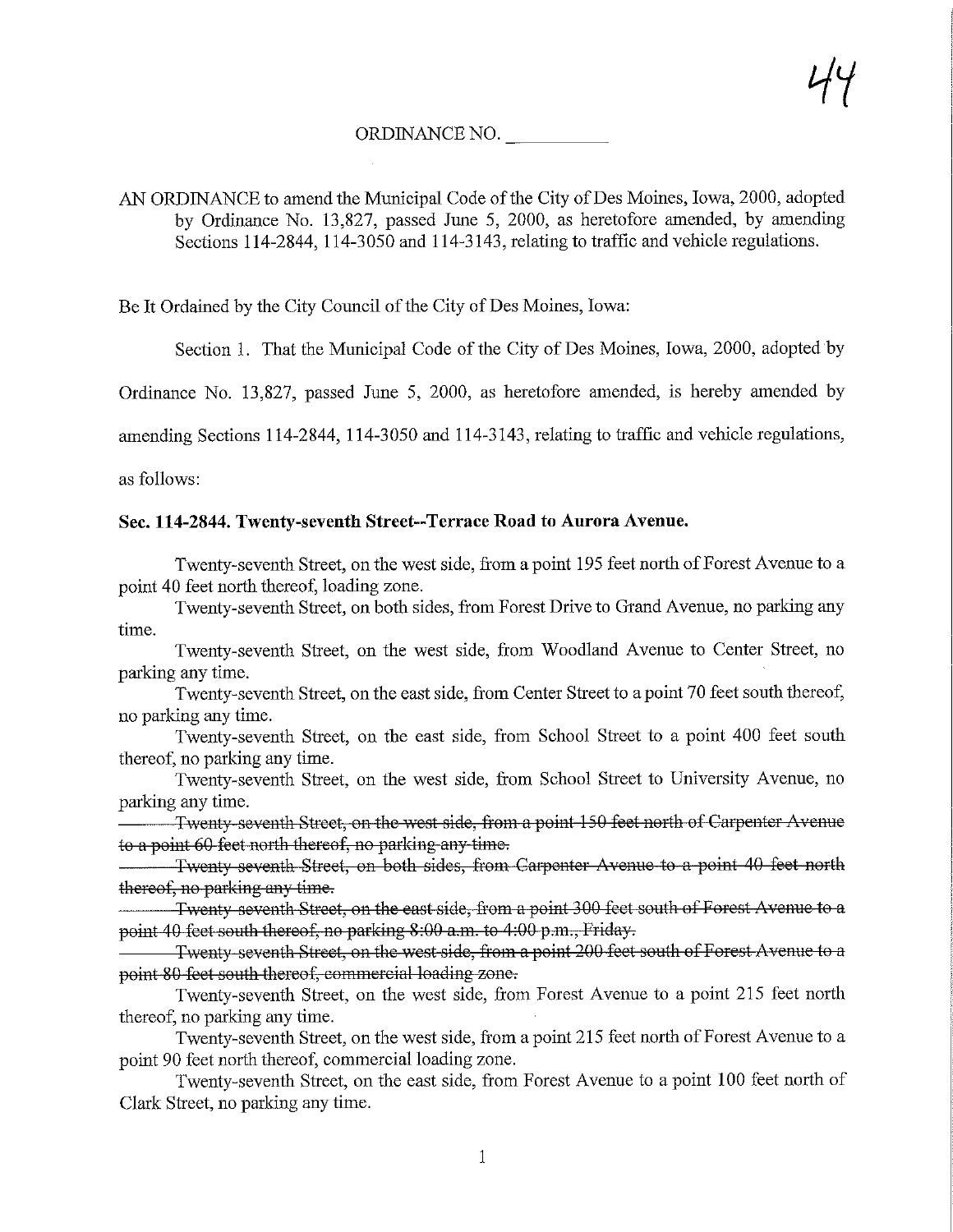Twenty-seventh Street, on the west side, from a point 215 feet north of Forest Avenue to Lincoln Avenue, no parking any time.

Twenty-seventh Street, on the east side, from a point 50 feet south of Wrenwood Drive to a point 50 feet north of Wrenwood Drive, no parking any time.

Twenty-seventh Street, on the east side, from a point 50 feet south of Franklin Avenue to a point 50 feet north of Franklin Avenue, no parking any time.

Twenty-seventh Street, on the east side, from a point 50 feet south of Allison Avenue to a point 50 feet north of Allison Avenue, no parking any time.

Twenty-seventh Street, on the east side, from Lincoln Avenue to a point 50 feet south thereof, no parking any time.

Twenty-seventh Street, on the east side, from Holcomb Avenue to a point 300 feet north thereof, and on any part of the cul-de-sac, no parking any time.

Twenty-seventh Street, on the west side, from Sheridan Avenue to Arnolds Road, no parking any time.

Twenty-seventh Street, on the east side, from Adams Avenue to Boston Avenue, no parking any time.

Twenty-seventh Street, on the east side, from Amick Avenue to Euclid Avenue, no parking any time.

Twenty-seventh Street, on the west side, from Euclid Avenue to a point 50 feet south thereof, no parking any time.

Twenty-seventh Street, on the east side, from Shawnee Avenue to Aurora Avenue, no parking any time.

## Sec. 114-3050. Carpenter Avenue—Twenty-third Street to Twenty-eighth Street.

Carpenter Avenue, on the south side, from Twenty-third Street to a point 50 feet west thereof, no parking any time.

Carpenter Avenue, on the north side, from Twenty-third Street to Twenty-fifth Street, no parking any time.

Carpenter Avenue, on the south side, from a point 125 feet west of Twenty-fourth Street to a point 50 feet west thereof, no parking any time.

Carpenter Avenue, on the south side, from a point 175 feet west of Twenty-fourth Street to Twenty-fifth Street, two-hour parking 9:00 a.m. to 4:00 p.m.

Carpenter Avenue, on the south side, from a point 50 feet east of Twenty-fourth Street to a point 50 feet west of Twenty-fourth Street, no parking any time.

Carpenter Avenue, on the north side, from Twenty-fifth Street to a point 60 feet west thereof, no parking any time.

Carpenter Avenue, on the north side, from a point 60 feet west of Twenty fifth Street to a point 85 feet west thereof, commercial loading zone.

Carpenter Avenue, on the north side, from a point 115 feet west of Twenty fifth Street to a point 40 feet west thereof, is designated handicapped parking and is subject to the same prohibition as is found in subsection  $114-616(a)$  of this chapter.

Carpenter Avenue, on the north side, from a point 185 feet west of Twenty fifth Street to a point 250 feet west thereof, no parking any time.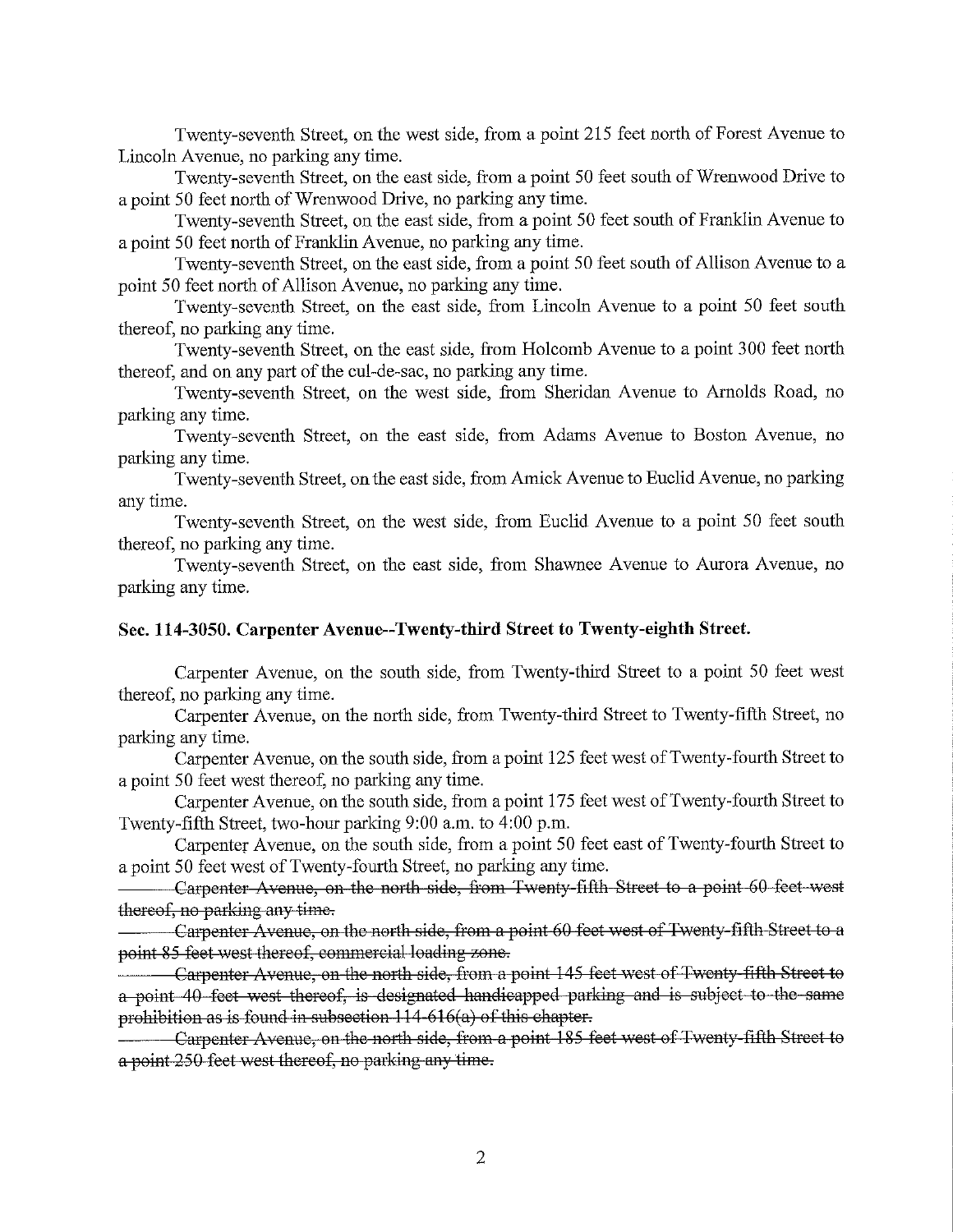Carpenter Avenue, on the north side, from a point 435 feet west of Twenty fifth Street to a point 20 feet west thereof, is designated handicapped parking and is subject to the same prohibition as is found in subsection  $114-616(a)$  of this chapter.

Carpenter Avenue, on the north side, from a point 455 feet west of Twenty fifth Street to a point 85 feet west thereof, commercial loading zone.

Carpenter Avenue, on the north side, from a point 510 feet west of Twenty fifth Street to a point 20 feet west thereof, is designated handicapped parking and is subject to the same prohibition as is found in subsection 111 616(a) of this chapter.

Carpenter Avenue, on the north side, from a point 560 feet west of Twenty-fifth Street to Twenty seventh Street, no parking any time.

Carpenter Avenue, on the south side, from Twenty-fifth Street to a point 20 feet east thereof, no parking any time.

Carpenter Avenue, on the south side, from Twenty-fifth Street to Twenty-seventh Street, no parking any time.

Carpenter Avenue, on the south side, from Twenty-seventh Street to point 100 feet east thereof, no parking any time.

## Sec. 114-3143. Dean Avenue—East Eighteenth Street to east city limits.

Dean Avenue, on the south side, from East Eighteenth Street to East Twenty-ninth Court, no parking any time.

Dean Avenue, on the north side, from a point 100 feet west of East Twenty-fourth Street to a point 350 feet east of East Twenty-fourth Street, no parking 7:00 a.m. to 6:00 p.m. Monday through Friday.

Dean Avenue, on the north side, from a point 50 feet east of East Twenty-fifth Street to a point 50 feet west of East Twenty-fifth Street, no parking any time.

Dean Avenue, on the north side, from a point 50 feet east of East Twenty-sixth Street to a point-50 75 feet west of East Twenty-sixth Street, no parking any time.

Dean Avenue, on the north side, from a point 50 feet east of East Twenty-seventh Street to a point 50 feet west of East Twenty-seventh Street, no parking any time.

Dean Avenue, on the north side, from a point 50 feet east of East Twenty-eighth Street to a point 50 feet west of East Twenty-eighth Street, no parking any time.

Dean Avenue, on the north side, from a point 50 feet east of East Twenty-ninth Street to a point 50 feet west of East Twenty-ninth Street, no parking any time.

Dean Avenue, on the south side, from East Twenty-ninth Court to a point 50 feet east thereof, no stopping or standing.

Dean Avenue, on the south side, from a point 50 feet east of East Twenty-ninth Court to a point 175 feet east thereof, school passenger loading and unloading 7:00 a.m. to 5:00 p.m. school days.

Dean Avenue, on the south side, from East Thirtieth Street to a point 225 feet east of East Twenty-ninth Court, school bus loading and unloading.

Dean Avenue, on the south side, from East Thirtiefh Street to the east city limits, no parking any time.

Dean Avenue, on the north side, from a point 75 feet west of East Twenty-sixth Street to a point 75 feet cast of East Twenty sixth Street, no parking any time.